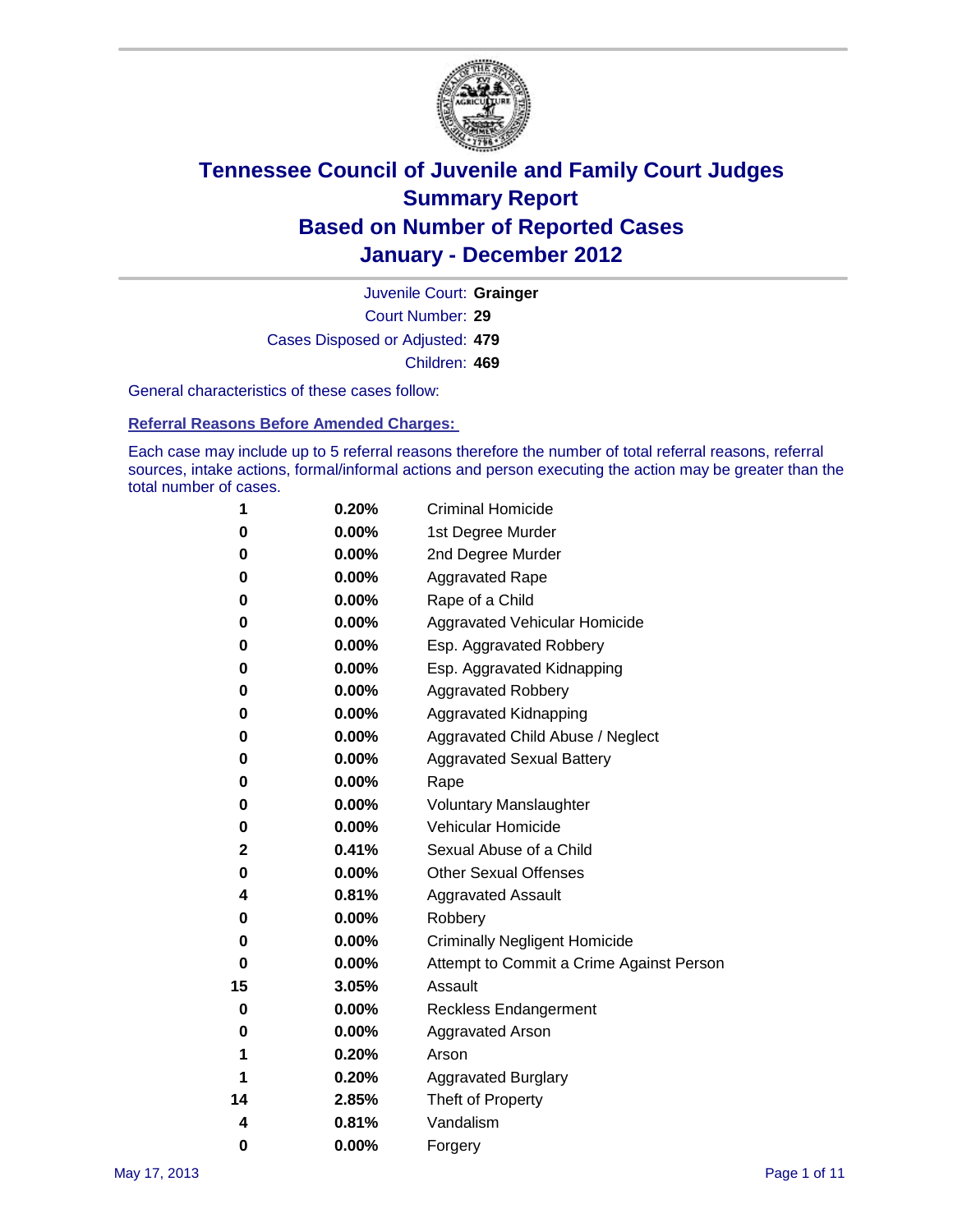

Court Number: **29** Juvenile Court: **Grainger** Cases Disposed or Adjusted: **479** Children: **469**

#### **Referral Reasons Before Amended Charges:**

Each case may include up to 5 referral reasons therefore the number of total referral reasons, referral sources, intake actions, formal/informal actions and person executing the action may be greater than the total number of cases.

| 0  | 0.00% | <b>Worthless Checks</b>                                     |
|----|-------|-------------------------------------------------------------|
| 0  | 0.00% | Illegal Possession / Fraudulent Use of Credit / Debit Cards |
| 5  | 1.02% | <b>Burglary</b>                                             |
| 1  | 0.20% | Unauthorized Use of a Vehicle                               |
| 0  | 0.00% | <b>Cruelty to Animals</b>                                   |
| 0  | 0.00% | Sale of Controlled Substances                               |
| 6  | 1.22% | <b>Other Drug Offenses</b>                                  |
| 10 | 2.04% | <b>Possession of Controlled Substances</b>                  |
| 0  | 0.00% | <b>Criminal Attempt</b>                                     |
| 0  | 0.00% | Carrying Weapons on School Property                         |
| 0  | 0.00% | Unlawful Carrying / Possession of a Weapon                  |
| 2  | 0.41% | <b>Evading Arrest</b>                                       |
| 0  | 0.00% | Escape                                                      |
| 2  | 0.41% | Driving Under Influence (DUI)                               |
| 8  | 1.63% | Possession / Consumption of Alcohol                         |
| 3  | 0.61% | Resisting Stop, Frisk, Halt, Arrest or Search               |
| 0  | 0.00% | <b>Aggravated Criminal Trespass</b>                         |
| 0  | 0.00% | Harassment                                                  |
| 0  | 0.00% | Failure to Appear                                           |
| 0  | 0.00% | Filing a False Police Report                                |
| 0  | 0.00% | Criminal Impersonation                                      |
| 1  | 0.20% | <b>Disorderly Conduct</b>                                   |
| 3  | 0.61% | <b>Criminal Trespass</b>                                    |
| 3  | 0.61% | <b>Public Intoxication</b>                                  |
| 0  | 0.00% | Gambling                                                    |
| 20 | 4.07% | Traffic                                                     |
| 0  | 0.00% | <b>Local Ordinances</b>                                     |
| 0  | 0.00% | Violation of Wildlife Regulations                           |
| 0  | 0.00% | Contempt of Court                                           |
| 11 | 2.24% | Violation of Probation                                      |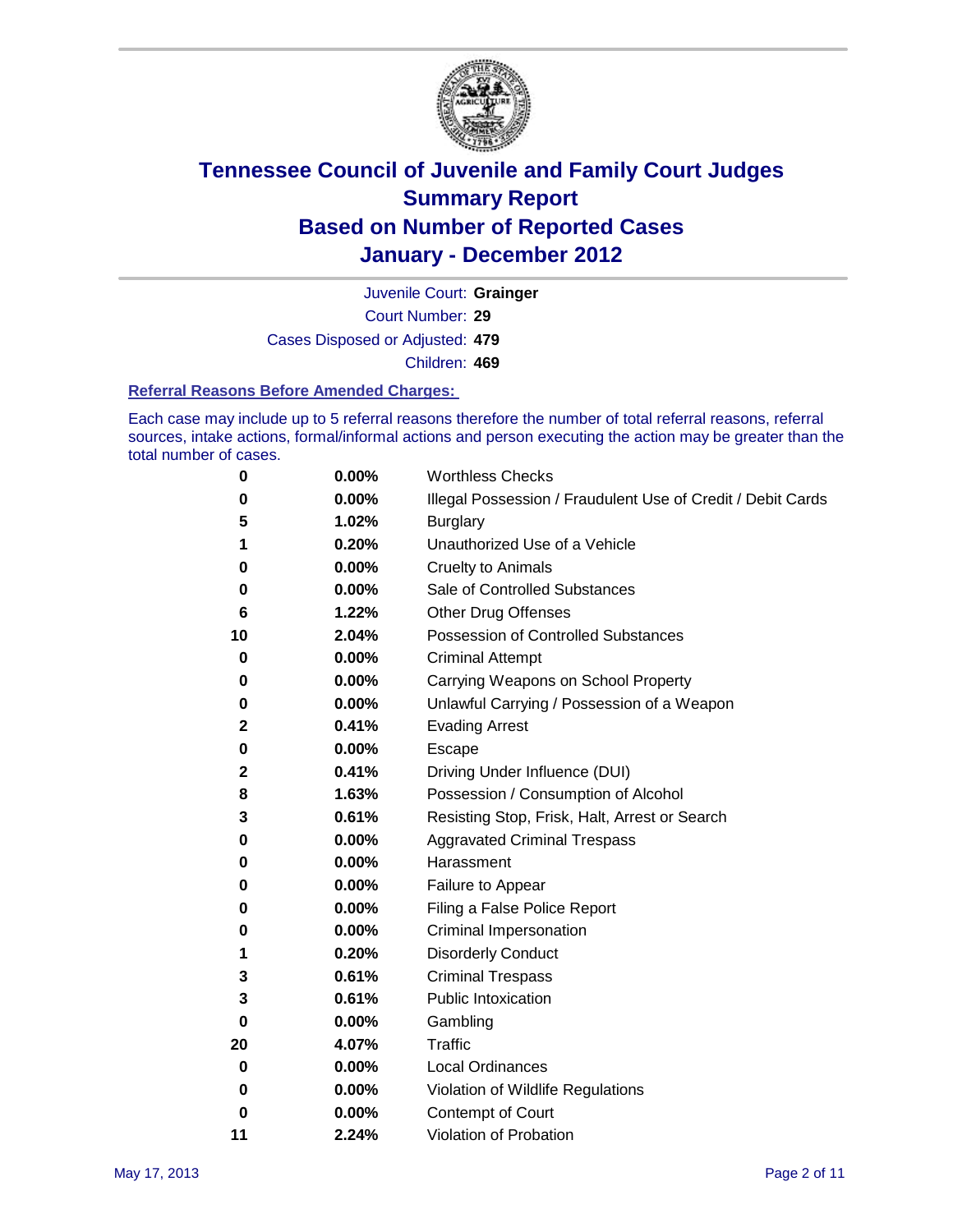

Court Number: **29** Juvenile Court: **Grainger** Cases Disposed or Adjusted: **479** Children: **469**

#### **Referral Reasons Before Amended Charges:**

Each case may include up to 5 referral reasons therefore the number of total referral reasons, referral sources, intake actions, formal/informal actions and person executing the action may be greater than the total number of cases.

| 0            | 0.00%   | Violation of Aftercare                 |
|--------------|---------|----------------------------------------|
| 15           | 3.05%   | <b>Unruly Behavior</b>                 |
| 22           | 4.48%   | Truancy                                |
| 3            | 0.61%   | In-State Runaway                       |
| 0            | 0.00%   | Out-of-State Runaway                   |
| 6            | 1.22%   | Possession of Tobacco Products         |
|              | 0.20%   | Violation of a Valid Court Order       |
| 0            | 0.00%   | Violation of Curfew                    |
| 1            | 0.20%   | Sexually Abused Child                  |
| 5            | 1.02%   | <b>Physically Abused Child</b>         |
| 51           | 10.39%  | Dependency / Neglect                   |
| 0            | 0.00%   | <b>Termination of Parental Rights</b>  |
| 0            | 0.00%   | <b>Violation of Pretrial Diversion</b> |
| 0            | 0.00%   | Violation of Informal Adjustment       |
| 117          | 23.83%  | <b>Judicial Review</b>                 |
| 4            | 0.81%   | <b>Administrative Review</b>           |
| 45           | 9.16%   | <b>Foster Care Review</b>              |
| 85           | 17.31%  | Custody                                |
| 8            | 1.63%   | Visitation                             |
| 9            | 1.83%   | Paternity / Legitimation               |
| 0            | 0.00%   | <b>Child Support</b>                   |
| 0            | 0.00%   | <b>Request for Medical Treatment</b>   |
| 0            | 0.00%   | <b>Consent to Marry</b>                |
| $\mathbf{2}$ | 0.41%   | Other                                  |
| 491          | 100.00% | <b>Total Referrals</b>                 |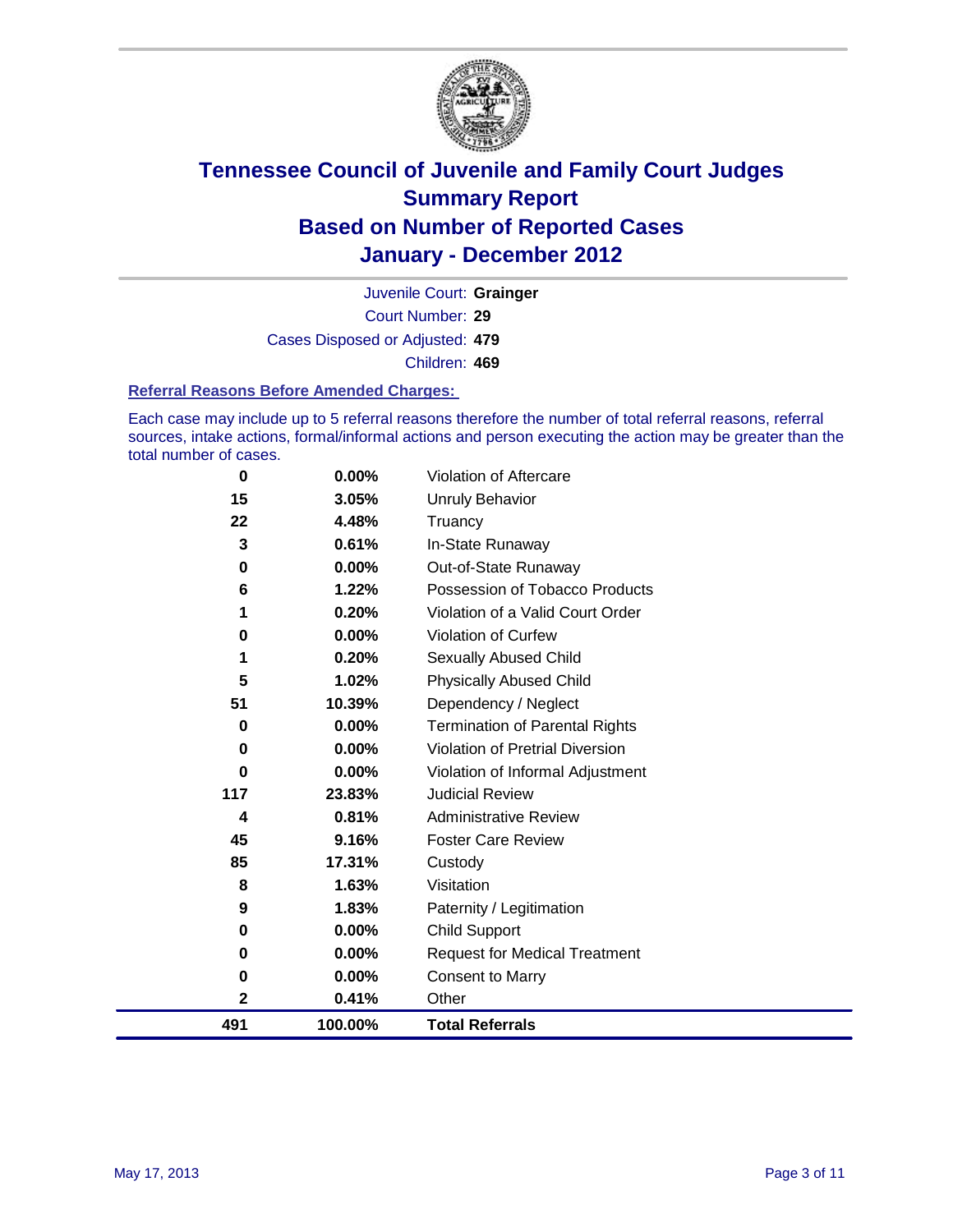

|                            |                                 | Juvenile Court: Grainger          |  |  |
|----------------------------|---------------------------------|-----------------------------------|--|--|
| Court Number: 29           |                                 |                                   |  |  |
|                            | Cases Disposed or Adjusted: 479 |                                   |  |  |
|                            |                                 | Children: 469                     |  |  |
| <b>Referral Sources: 1</b> |                                 |                                   |  |  |
| 105                        | 21.38%                          | Law Enforcement                   |  |  |
| 79                         | 16.09%                          | Parents                           |  |  |
| 37                         | 7.54%                           | <b>Relatives</b>                  |  |  |
| 0                          | $0.00\%$                        | Self                              |  |  |
| 24                         | 4.89%                           | School                            |  |  |
| $\bf{0}$                   | $0.00\%$                        | <b>CSA</b>                        |  |  |
| 191                        | 38.90%                          | <b>DCS</b>                        |  |  |
| 0                          | $0.00\%$                        | <b>Other State Department</b>     |  |  |
| 0                          | $0.00\%$                        | <b>District Attorney's Office</b> |  |  |
| 39                         | 7.94%                           | <b>Court Staff</b>                |  |  |
| 5                          | 1.02%                           | Social Agency                     |  |  |
| 3                          | 0.61%                           | <b>Other Court</b>                |  |  |
| 6                          | 1.22%                           | Victim                            |  |  |
| $\mathbf{2}$               | 0.41%                           | Child & Parent                    |  |  |
| 0                          | 0.00%                           | Hospital                          |  |  |
| 0                          | 0.00%                           | Unknown                           |  |  |
| 0                          | 0.00%                           | Other                             |  |  |

### **Age of Child at Referral: 2**

| 0.43%<br>$0.00\%$ | Ages 19 and Over<br>Unknown |
|-------------------|-----------------------------|
|                   |                             |
|                   |                             |
| 13.65%            | Ages 17 through 18          |
| 17.91%            | Ages 15 through 16          |
| 17.48%<br>82      | Ages 13 through 14          |
| 22<br>4.69%       | Ages 11 through 12          |
| 215               | Ages 10 and Under           |
|                   | 45.84%                      |

<sup>1</sup> If different than number of Referral Reasons (491), verify accuracy of your court's data.

**100.00% Total Referral Sources**

<sup>2</sup> One child could be counted in multiple categories, verify accuracy of your court's data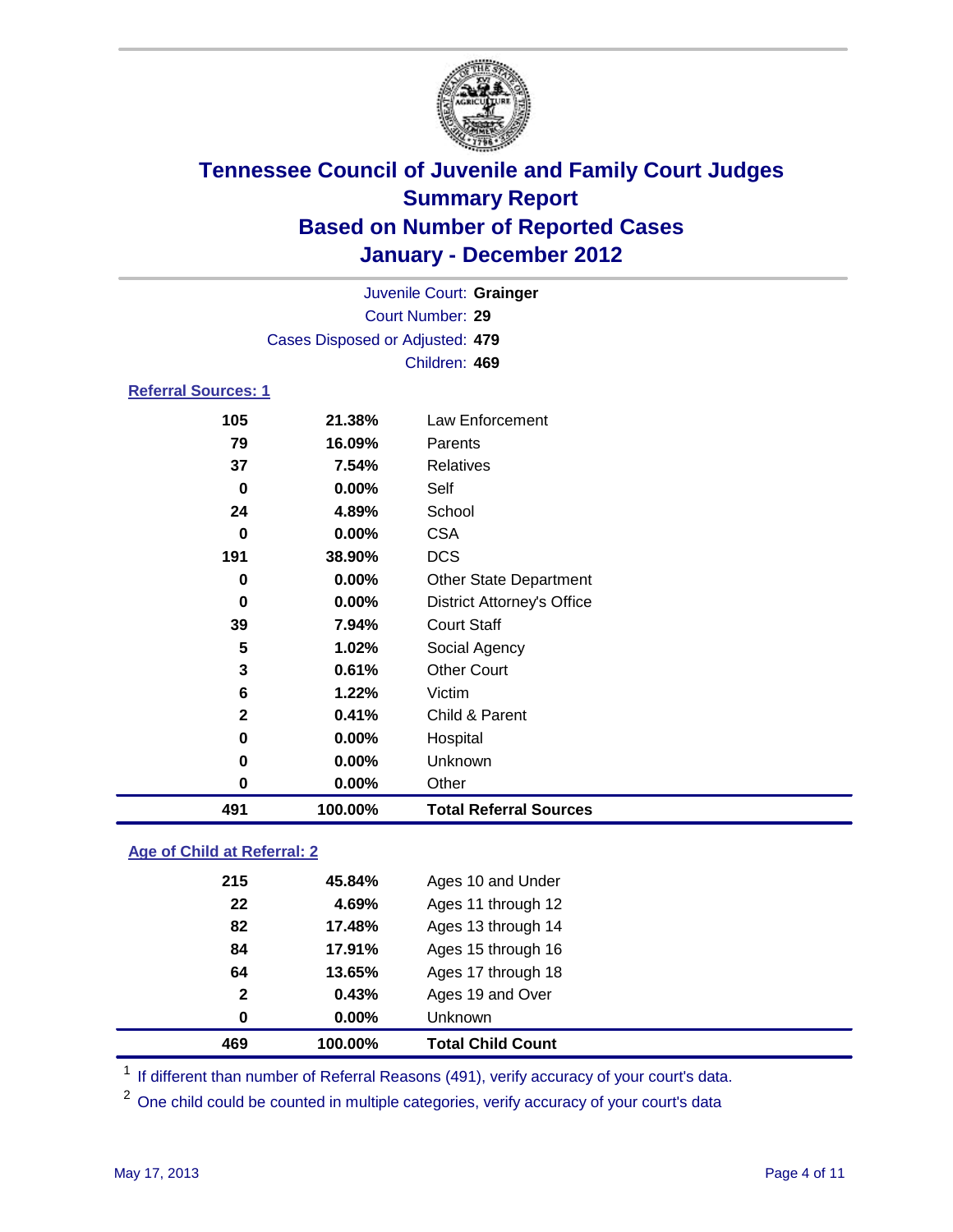

| Juvenile Court: Grainger                |                                 |                          |  |  |  |
|-----------------------------------------|---------------------------------|--------------------------|--|--|--|
|                                         | Court Number: 29                |                          |  |  |  |
|                                         | Cases Disposed or Adjusted: 479 |                          |  |  |  |
|                                         |                                 | Children: 469            |  |  |  |
| Sex of Child: 1                         |                                 |                          |  |  |  |
| 246                                     | 52.45%                          | Male                     |  |  |  |
| 223                                     | 47.55%                          | Female                   |  |  |  |
| $\mathbf 0$                             | 0.00%                           | Unknown                  |  |  |  |
| 469                                     | 100.00%                         | <b>Total Child Count</b> |  |  |  |
| Race of Child: 1                        |                                 |                          |  |  |  |
| 439                                     | 93.60%                          | White                    |  |  |  |
| $\overline{7}$                          | 1.49%                           | African American         |  |  |  |
| $\mathbf 0$                             | 0.00%                           | Native American          |  |  |  |
| 0                                       | 0.00%                           | Asian                    |  |  |  |
| 21                                      | 4.48%                           | Mixed                    |  |  |  |
| $\overline{\mathbf{2}}$                 | 0.43%                           | Unknown                  |  |  |  |
| 469                                     | 100.00%                         | <b>Total Child Count</b> |  |  |  |
| <b>Hispanic Origin: 1</b>               |                                 |                          |  |  |  |
| 32                                      | 6.82%                           | Yes                      |  |  |  |
| 437                                     | 93.18%                          | <b>No</b>                |  |  |  |
| $\mathbf 0$                             | 0.00%                           | Unknown                  |  |  |  |
| 469                                     | 100.00%                         | <b>Total Child Count</b> |  |  |  |
| <b>School Enrollment of Children: 1</b> |                                 |                          |  |  |  |
| 326                                     | 69.51%                          | Yes                      |  |  |  |
| 143                                     | 30.49%                          | <b>No</b>                |  |  |  |
| $\mathbf 0$                             | 0.00%                           | Unknown                  |  |  |  |
| 469                                     | 100.00%                         | <b>Total Child Count</b> |  |  |  |

One child could be counted in multiple categories, verify accuracy of your court's data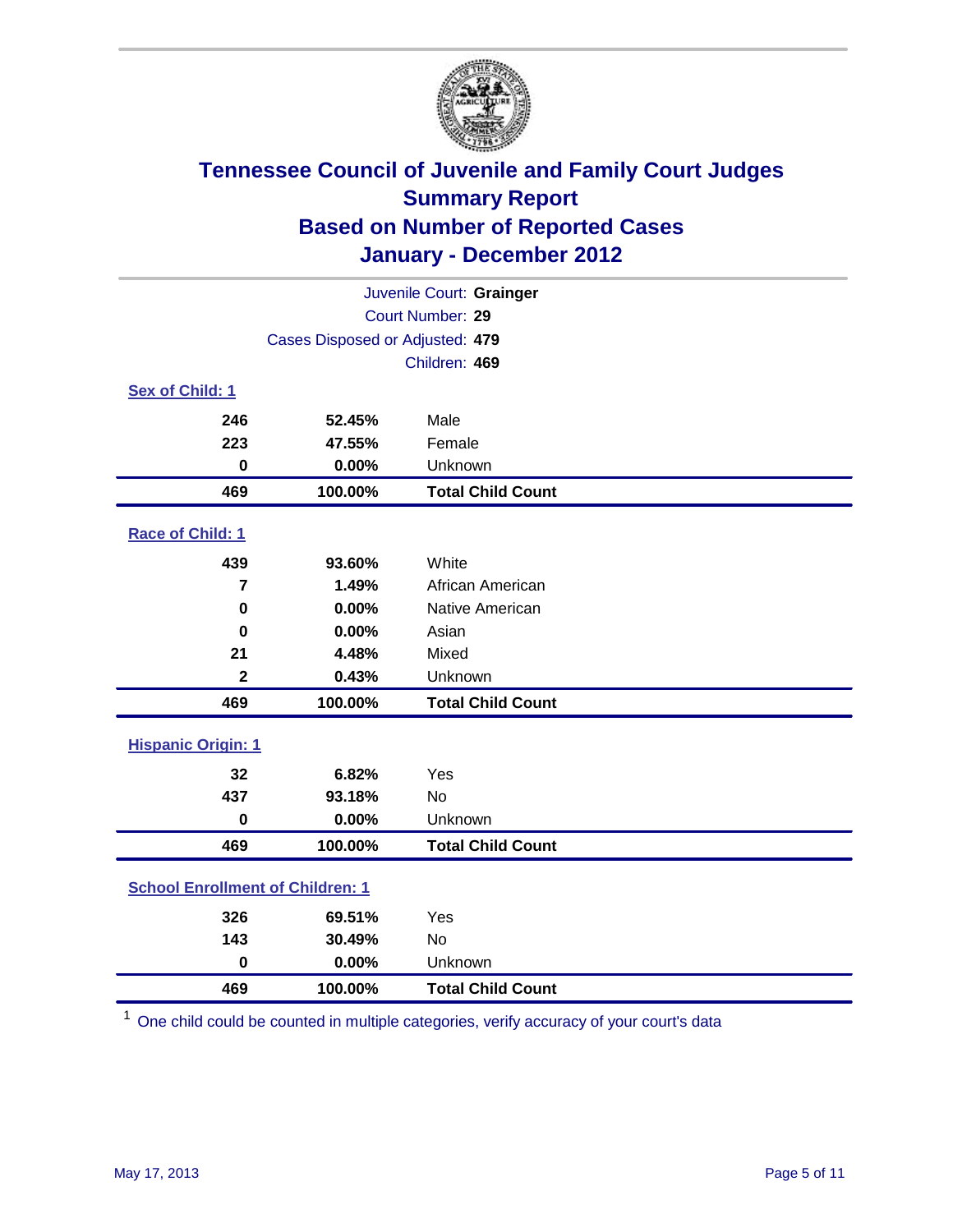

Court Number: **29** Juvenile Court: **Grainger** Cases Disposed or Adjusted: **479** Children: **469**

#### **Living Arrangement of Child at Time of Referral: 1**

| 469 | 100.00%  | <b>Total Child Count</b>     |
|-----|----------|------------------------------|
| 2   | 0.43%    | Other                        |
| 1   | 0.21%    | Unknown                      |
| 3   | $0.64\%$ | Independent                  |
| 0   | $0.00\%$ | In an Institution            |
|     | 0.21%    | In a Residential Center      |
| 6   | 1.28%    | In a Group Home              |
| 58  | 12.37%   | With Foster Family           |
| 0   | $0.00\%$ | With Adoptive Parents        |
| 152 | 32.41%   | <b>With Relatives</b>        |
| 45  | 9.59%    | With Father                  |
| 151 | 32.20%   | With Mother                  |
| 5   | 1.07%    | With Mother and Stepfather   |
| 6   | 1.28%    | With Father and Stepmother   |
| 39  | 8.32%    | With Both Biological Parents |

#### **Type of Detention: 2**

| 479      | 100.00%  | <b>Total Detention Count</b> |  |
|----------|----------|------------------------------|--|
| $\bf{0}$ | 0.00%    | Other                        |  |
| 444      | 92.69%   | Does Not Apply               |  |
| 0        | $0.00\%$ | Unknown                      |  |
| 0        | $0.00\%$ | Psychiatric Hospital         |  |
| 0        | 0.00%    | Jail - No Separation         |  |
| 0        | $0.00\%$ | Jail - Partial Separation    |  |
| 3        | 0.63%    | Jail - Complete Separation   |  |
| 32       | 6.68%    | Juvenile Detention Facility  |  |
| 0        | $0.00\%$ | Non-Secure Placement         |  |
|          |          |                              |  |

<sup>1</sup> One child could be counted in multiple categories, verify accuracy of your court's data

<sup>2</sup> If different than number of Cases (479) verify accuracy of your court's data.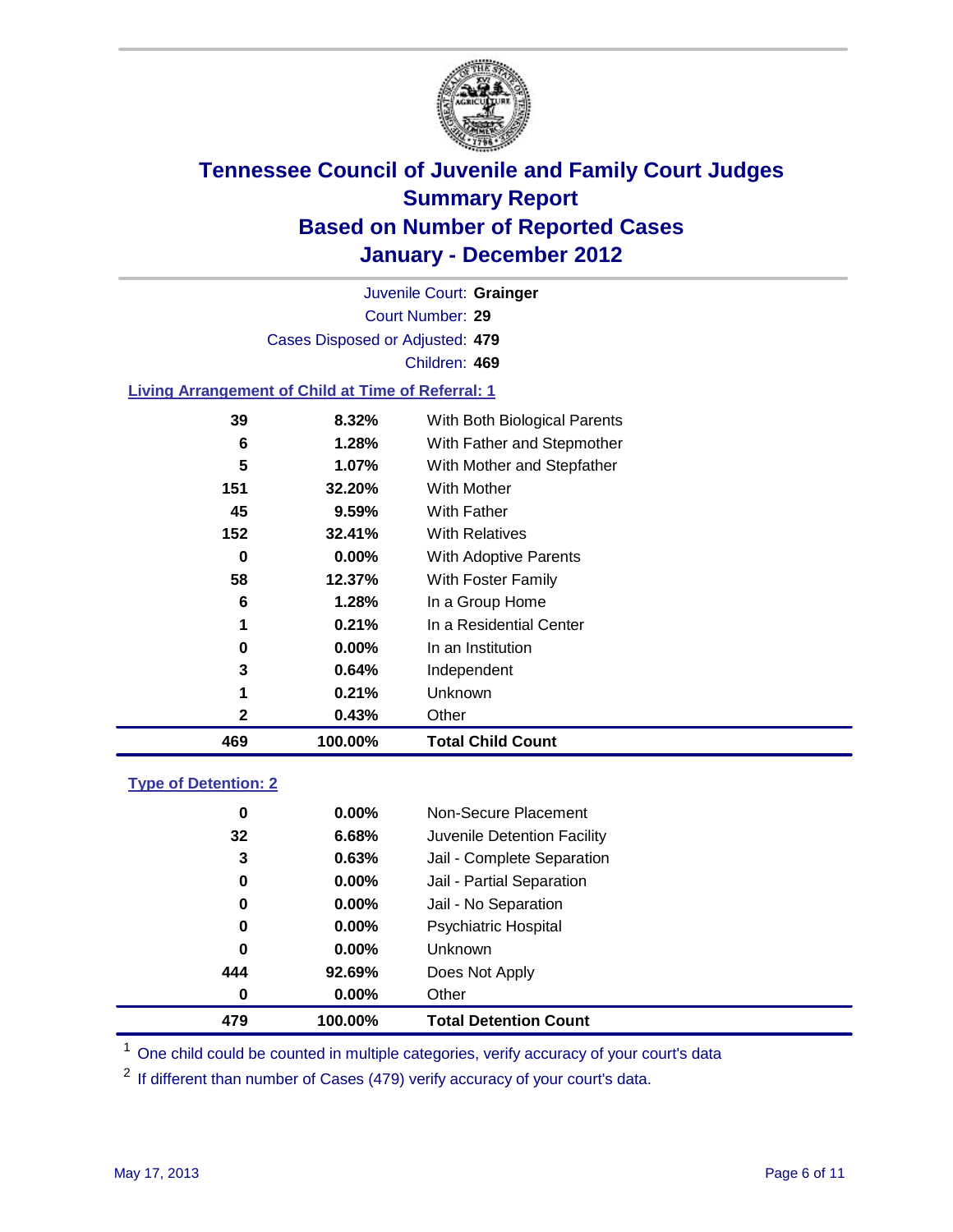

|                                                    | Juvenile Court: Grainger        |                                      |  |  |  |
|----------------------------------------------------|---------------------------------|--------------------------------------|--|--|--|
|                                                    | Court Number: 29                |                                      |  |  |  |
|                                                    | Cases Disposed or Adjusted: 479 |                                      |  |  |  |
|                                                    |                                 | Children: 469                        |  |  |  |
| <b>Placement After Secure Detention Hearing: 1</b> |                                 |                                      |  |  |  |
| 30                                                 | 6.26%                           | Returned to Prior Living Arrangement |  |  |  |
| 3                                                  | 0.63%                           | Juvenile Detention Facility          |  |  |  |
| $\bf{0}$                                           | 0.00%                           | Jail                                 |  |  |  |
| 1                                                  | 0.21%                           | Shelter / Group Home                 |  |  |  |
| $\bf{0}$                                           | 0.00%                           | <b>Foster Family Home</b>            |  |  |  |
| 0                                                  | 0.00%                           | Psychiatric Hospital                 |  |  |  |
| 0                                                  | 0.00%                           | Unknown                              |  |  |  |
| 444                                                | 92.69%                          | Does Not Apply                       |  |  |  |
| 1                                                  | 0.21%                           | Other                                |  |  |  |
| 479                                                | 100.00%                         | <b>Total Placement Count</b>         |  |  |  |
| <b>Intake Actions: 2</b>                           |                                 |                                      |  |  |  |
| 320                                                | 65.17%                          | <b>Petition Filed</b>                |  |  |  |
| 15                                                 | 3.05%                           | <b>Motion Filed</b>                  |  |  |  |
| $\mathbf{2}$                                       | 0.41%                           | <b>Citation Processed</b>            |  |  |  |
| 24                                                 | 4.89%                           | Notification of Paternity Processed  |  |  |  |
| 77                                                 | 15.68%                          | Scheduling of Judicial Review        |  |  |  |
| 3                                                  | 0.61%                           | Scheduling of Administrative Review  |  |  |  |
| 50                                                 | 10.18%                          | Scheduling of Foster Care Review     |  |  |  |
| $\bf{0}$                                           | 0.00%                           | Unknown                              |  |  |  |
| 0                                                  | 0.00%                           | Does Not Apply                       |  |  |  |
|                                                    |                                 |                                      |  |  |  |
| $\bf{0}$                                           | 0.00%                           | Other                                |  |  |  |

<sup>1</sup> If different than number of Cases (479) verify accuracy of your court's data.

<sup>2</sup> If different than number of Referral Reasons (491), verify accuracy of your court's data.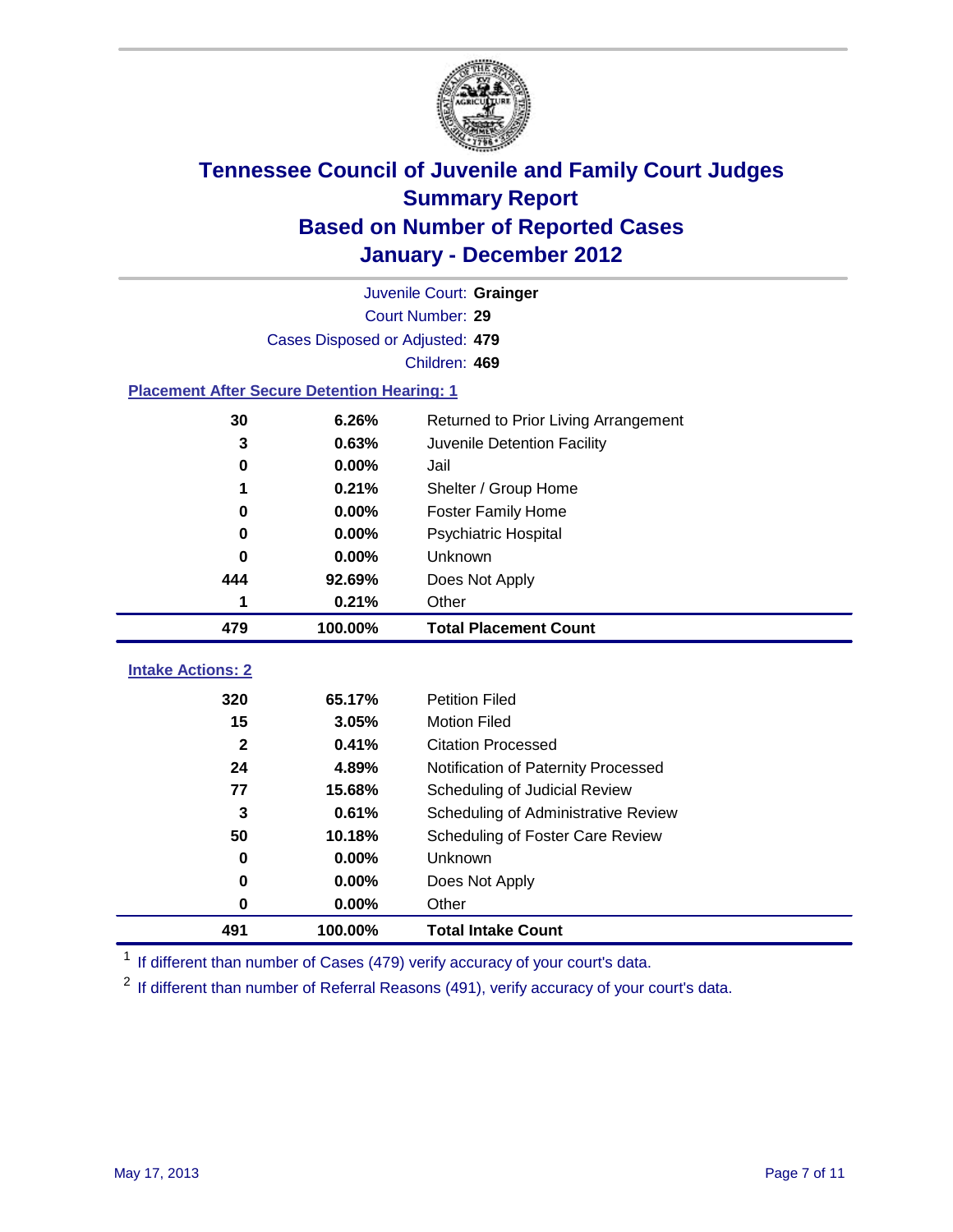

Court Number: **29** Juvenile Court: **Grainger** Cases Disposed or Adjusted: **479** Children: **469**

#### **Last Grade Completed by Child: 1**

| 469            | 100.00% | <b>Total Child Count</b>     |  |
|----------------|---------|------------------------------|--|
| $\mathbf 2$    | 0.43%   | Other                        |  |
| 1              | 0.21%   | Unknown                      |  |
| 0              | 0.00%   | <b>Never Attended School</b> |  |
| 1              | 0.21%   | Graduated                    |  |
| $\bf{0}$       | 0.00%   | <b>GED</b>                   |  |
| 0              | 0.00%   | Non-Graded Special Ed        |  |
| 6              | 1.28%   | 12th Grade                   |  |
| 55             | 11.73%  | 11th Grade                   |  |
| 52             | 11.09%  | 10th Grade                   |  |
| 37             | 7.89%   | 9th Grade                    |  |
| 46             | 9.81%   | 8th Grade                    |  |
| 30             | 6.40%   | 7th Grade                    |  |
| 21             | 4.48%   | 6th Grade                    |  |
| 15             | 3.20%   | 5th Grade                    |  |
| 12             | 2.56%   | 4th Grade                    |  |
| $\overline{7}$ | 1.49%   | 3rd Grade                    |  |
| 12             | 2.56%   | 2nd Grade                    |  |
| 17             | 3.62%   | 1st Grade                    |  |
| 14             | 2.99%   | Kindergarten                 |  |
| 9              | 1.92%   | Preschool                    |  |
| 132            | 28.14%  | Too Young for School         |  |

### **Enrolled in Special Education: 1**

| 469 | 100.00%       | <b>Total Child Count</b> |
|-----|---------------|--------------------------|
|     | $0.00\%$<br>0 | Unknown                  |
| 462 | 98.51%        | No                       |
|     | 1.49%<br>7    | Yes                      |
|     |               |                          |

One child could be counted in multiple categories, verify accuracy of your court's data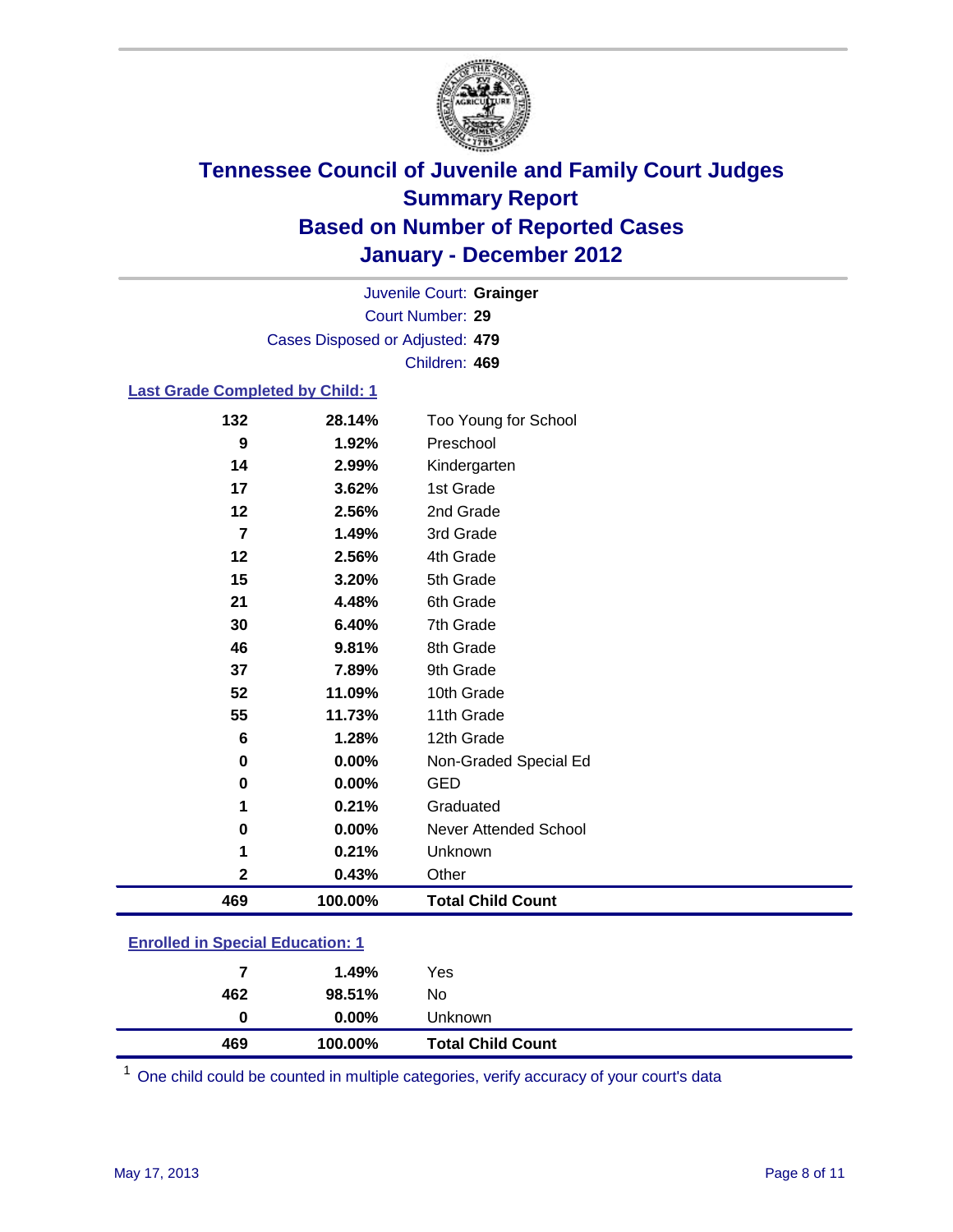

|                              | Juvenile Court: Grainger        |                           |  |  |  |
|------------------------------|---------------------------------|---------------------------|--|--|--|
|                              | Court Number: 29                |                           |  |  |  |
|                              | Cases Disposed or Adjusted: 479 |                           |  |  |  |
|                              |                                 | Children: 469             |  |  |  |
| <b>Action Executed By: 1</b> |                                 |                           |  |  |  |
| 484                          | 98.57%                          | Judge                     |  |  |  |
| $\bf{0}$                     | $0.00\%$                        | Magistrate                |  |  |  |
| 6                            | 1.22%                           | <b>YSO</b>                |  |  |  |
| 1                            | 0.20%                           | Other                     |  |  |  |
| 0                            | 0.00%                           | Unknown                   |  |  |  |
| 491                          | 100.00%                         | <b>Total Action Count</b> |  |  |  |

### **Formal / Informal Actions: 1**

| 36           | 7.33%    | Dismissed                                        |
|--------------|----------|--------------------------------------------------|
| $\mathbf{2}$ | 0.41%    | Retired / Nolle Prosequi                         |
| 47           | 9.57%    | <b>Complaint Substantiated Delinquent</b>        |
| 65           | 13.24%   | <b>Complaint Substantiated Status Offender</b>   |
| 72           | 14.66%   | <b>Complaint Substantiated Dependent/Neglect</b> |
| 5            | 1.02%    | <b>Complaint Substantiated Abused</b>            |
| 0            | $0.00\%$ | <b>Complaint Substantiated Mentally III</b>      |
| 7            | 1.43%    | Informal Adjustment                              |
| 0            | $0.00\%$ | <b>Pretrial Diversion</b>                        |
| 0            | 0.00%    | <b>Transfer to Adult Court Hearing</b>           |
| 0            | 0.00%    | Charges Cleared by Transfer to Adult Court       |
| 92           | 18.74%   | Special Proceeding                               |
| 69           | 14.05%   | <b>Review Concluded</b>                          |
| 92           | 18.74%   | Case Held Open                                   |
| 4            | 0.81%    | Other                                            |
| 0            | $0.00\%$ | <b>Unknown</b>                                   |
| 491          | 100.00%  | <b>Total Action Count</b>                        |

<sup>1</sup> If different than number of Referral Reasons (491), verify accuracy of your court's data.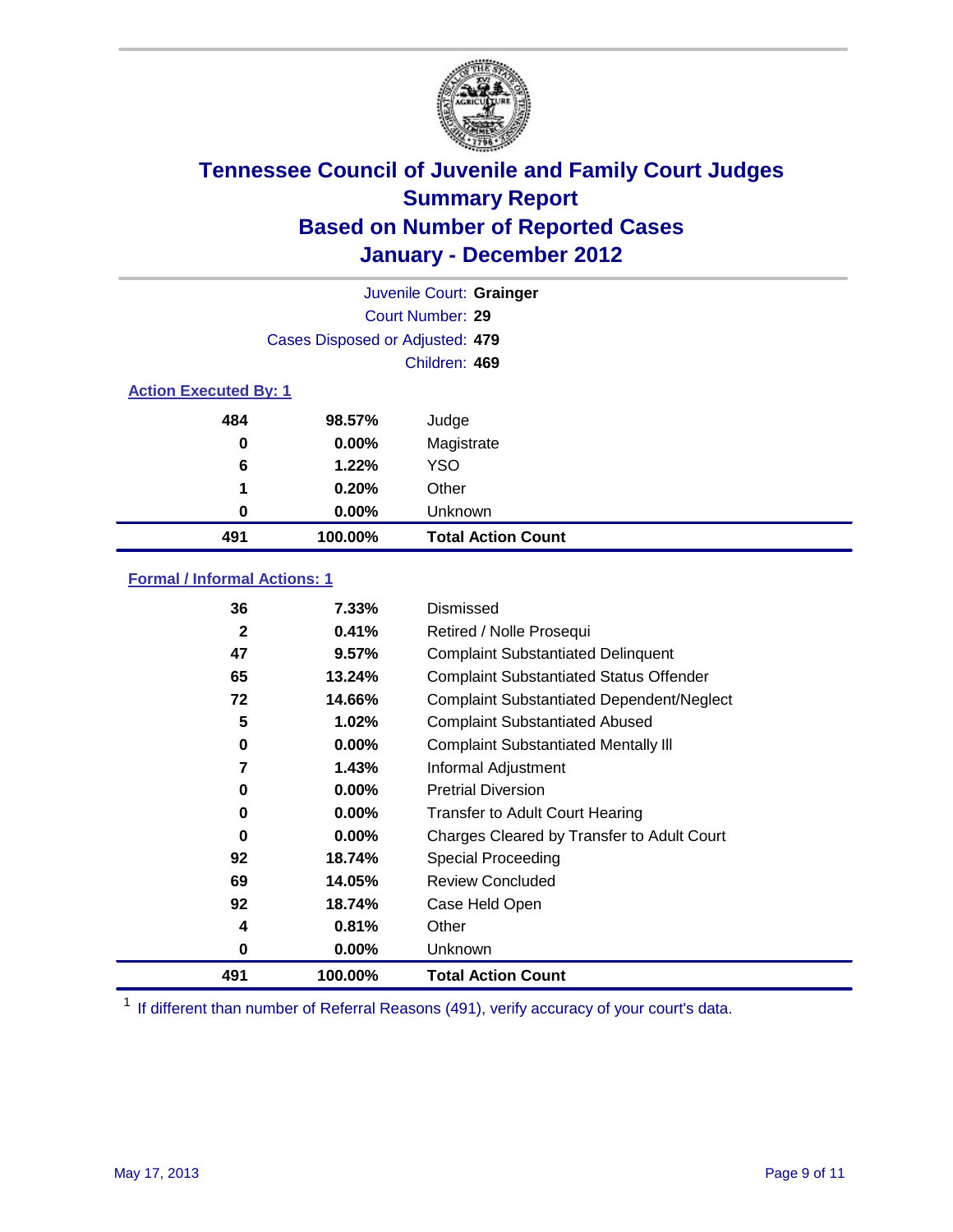

|                       |                                 | Juvenile Court: Grainger                              |
|-----------------------|---------------------------------|-------------------------------------------------------|
|                       |                                 | Court Number: 29                                      |
|                       | Cases Disposed or Adjusted: 479 |                                                       |
|                       |                                 | Children: 469                                         |
| <b>Case Outcomes:</b> |                                 | There can be multiple outcomes for one child or case. |
| 42                    | 6.39%                           | <b>Case Dismissed</b>                                 |
| 34                    | 5.18%                           | Case Retired or Nolle Prosequi                        |
| 42                    | 6.39%                           | Warned / Counseled                                    |
| 75                    | 11.42%                          | <b>Held Open For Review</b>                           |
| 2                     | 0.30%                           | Supervision / Probation to Juvenile Court             |
| 1                     | 0.15%                           | <b>Probation to Parents</b>                           |
| 4                     | 0.61%                           | Referral to Another Entity for Supervision / Service  |
| 6                     | 0.91%                           | Referred for Mental Health Counseling                 |
| 5                     | 0.76%                           | Referred for Alcohol and Drug Counseling              |
| 0                     | 0.00%                           | Referred to Alternative School                        |
| 0                     | 0.00%                           | Referred to Private Child Agency                      |
| 5                     | 0.76%                           | Referred to Defensive Driving School                  |
| 0                     | 0.00%                           | Referred to Alcohol Safety School                     |
| 28                    | 4.26%                           | Referred to Juvenile Court Education-Based Program    |
| 1                     | 0.15%                           | Driver's License Held Informally                      |
| 0                     | 0.00%                           | <b>Voluntary Placement with DMHMR</b>                 |
| 0                     | 0.00%                           | <b>Private Mental Health Placement</b>                |
| 0                     | 0.00%                           | <b>Private MR Placement</b>                           |
| 0                     | 0.00%                           | Placement with City/County Agency/Facility            |
| 16                    | 2.44%                           | Placement with Relative / Other Individual            |
| 10                    | 1.52%                           | Fine                                                  |
| 10                    | 1.52%                           | <b>Public Service</b>                                 |
| 12                    | 1.83%                           | Restitution                                           |
| 0                     | 0.00%                           | Runaway Returned                                      |
| 24                    | 3.65%                           | No Contact Order                                      |
| 0                     | 0.00%                           | Injunction Other than No Contact Order                |
| 4                     | 0.61%                           | <b>House Arrest</b>                                   |
| 0                     | 0.00%                           | <b>Court Defined Curfew</b>                           |
| $\mathbf 2$           | 0.30%                           | Dismissed from Informal Adjustment                    |
| 1                     | 0.15%                           | <b>Dismissed from Pretrial Diversion</b>              |
| 7                     | 1.07%                           | Released from Probation                               |
| 0                     | 0.00%                           | <b>Transferred to Adult Court</b>                     |
| 0                     | 0.00%                           | <b>DMHMR Involuntary Commitment</b>                   |